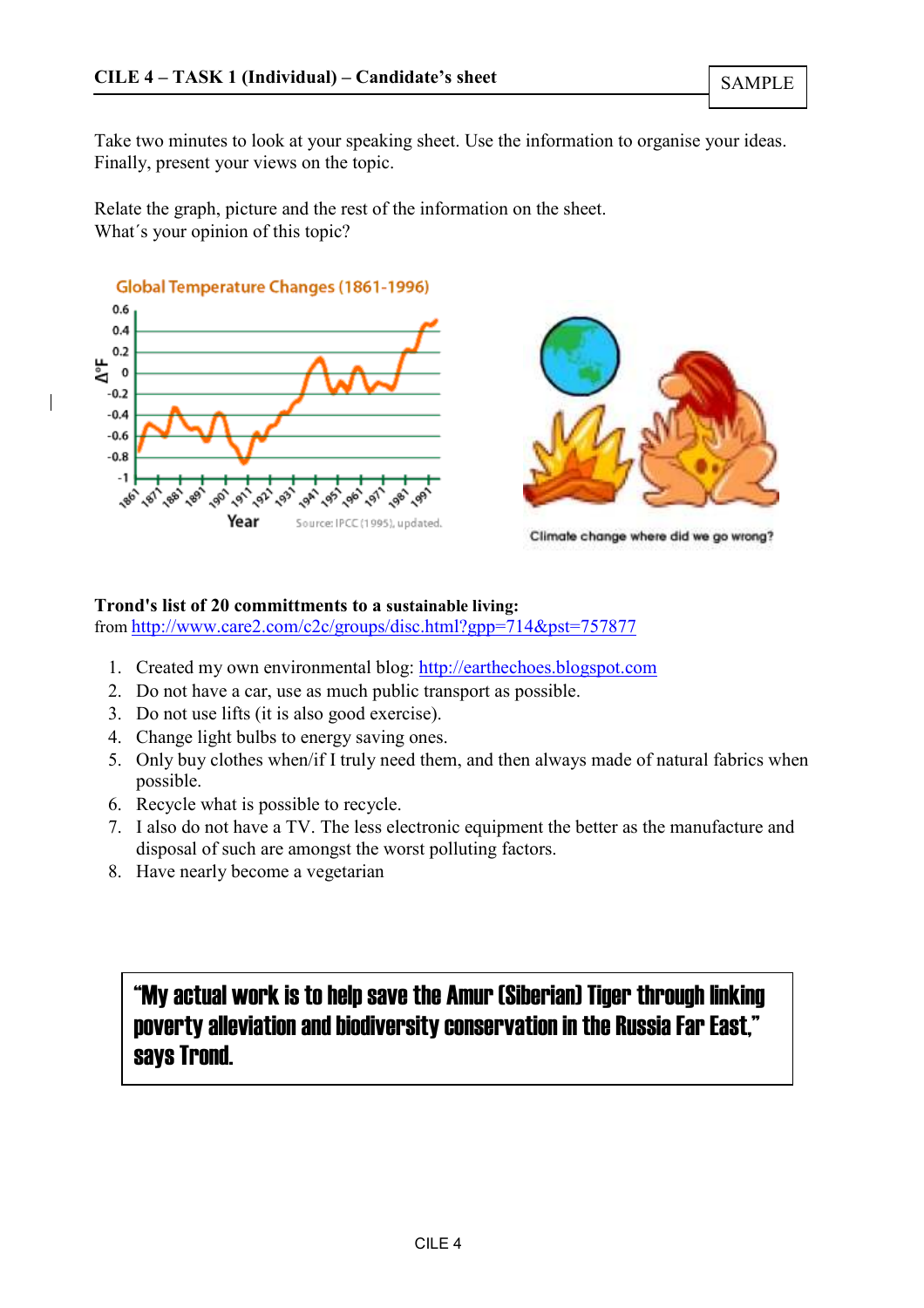The examiner should allow examinee to speak freely about the topic, asking questions when necessary to keep the flow of the conversation. The following questions are suggestions; feel free to add questions of your own.

- What does the graph show?
- Do you have an answer to the question in the cartoon ("Where did we go wrong?")
- Which of Trond's commitments do you agree with? Which can make a difference to the environment?
- Do you follow any of them yourself?
- What are the consequences of climate change?
- Who is to blame? Are we all equally responsible?
- Have any of your teachers or professors brought up this issue in class? How?
- Have you seen any movies that deal with the subject? Tell us about it.
- How serious is this problem in Argentina? What weather changes do most people comment on?
- Have you or somebody close to you had any problems due to climate change? Tell us about it.
- What is your position as regards endangered species?
- Should we think about protecting animals when so many people are dying of hunger?
- Should we use money to protect animals rather than feed children?

## Candidate's sheet:





Relate the graph, picture and the rest of the information on the sheet.

What is the topic presented? How serious is this problem?

### Trond's list of 20 committments to a sustainable living:

from http://www.care2.com/c2c/groups/disc.html?gpp=714&pst=757877

Created my own environmental blog: http://earthechoes.blogspot.com

- 1. Do not have a car, use as much public transport as possible.
- 2. Do not use lifts (it is also good exercise).
- 3. Change light bulbs to energy saving ones.
- 4. Only buy clothes when/if I truly need them, and then always natural fabrics/dyes when possible.
- 5. Recycle what is possible to recycle.
- 6. I also do not have a TV. The less electronic equipment the better as the manufacture and disposal of such are amongst the worst polluting factors.
- 7. Have nearly become a vegetarian

#### My actual work is to help save the Amur (Siberian) Tiger through linking poverty alleviation and biodiversity conservation in the Russia Far East.